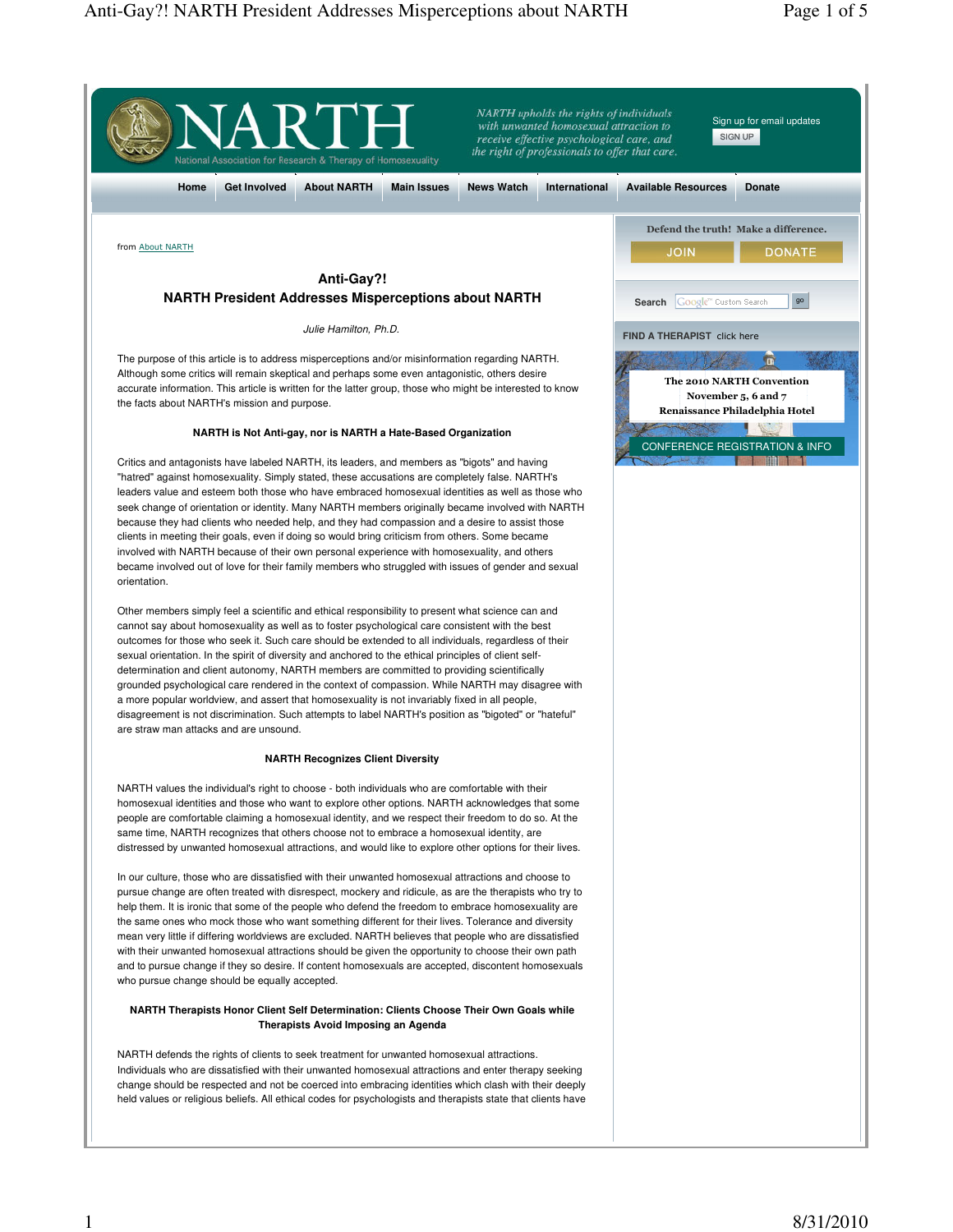the right to self-determination. This means that it is the client, not the therapist, who chooses the goals of therapy. NARTH exists to defend that basic right of clients. It is unethical for therapists to only offer "gay affirmative" therapy to clients who are seeking not to be affirmed in a homosexual identity but to receive assistance in pursuing a different identity. Although some professional associations advocate for therapists to use only a gay-affirming approach, NARTH believes that this is disrespectful, unethical, and potentially harmful to clients who want other options for their lives.

All too often, well-meaning, but ill-informed therapists tell their clients that they were "born homosexual" and cannot change, yet the scientific research reveals the opposite (Jones & Yarhouse, 2007; Spitzer, 2003). Homosexuality is not simply a matter of biology, and some people indeed make changes in their lives. Even the APA, in a brochure on human sexuality, acknowledges the lack of research supporting biological determinism of homosexuality.

There is no consensus among scientists about the exact reasons that an individual develops a heterosexual, bisexual, gay or lesbian orientation. Although much research has examined the possible genetic, hormonal, developmental, social, and cultural influences on sexual orientation, no findings have emerged that permit scientists to conclude that sexual orientation is determined by any particular factor or factors. Many think that nature and nurture both play complex roles....(p. 2)

Those who provide psychological care for this population have an ethical and moral responsibility to be scientifically informed and to provide care that is consistent with both psychological science and the highest ethical standards of our professions.

Just as we believe that clients have the right to pursue change and that the scientific research supports the evidence for change, NARTH believes that people have the freedom to pursue a homosexual identity or adapt in any way they desire for their lives. Ultimately, the client decides the path to take, and the therapist assists the client in accomplishing his or her goals. When therapists are unable to help clients pursue their personal goals, those therapists should make appropriate referrals to another professional who is able to do so.

# **Reorientation Therapy Includes Many Different Mainstream Approaches to Therapy**

Reorientation therapy is simply psychological care aimed at helping clients achieve their goals regarding their sexual attractions, sexual orientations and/or sexual identities. Reorientation is not decidedly different from other therapies. There are many psychological approaches to helping clients with unwanted homosexual attractions. All approaches supported by NARTH are mainstream approaches to psychotherapy. The term "Reparative Therapy" refers to one specific approach which is psychodynamic in nature, but not all who offer therapy aimed at orientation change practice Reparative Therapy. Critics sometimes use the phrase 'reparative therapy' to describe reorientation therapy. This may be misconstrued to support a view pathologizing homosexuality, and that this is the only therapeutic modality used in reorientation therapy. Both inferences are incorrect. The members of NARTH are diverse in their training and in their approaches. Like other therapists, most clinical members of NARTH practice whatever type of therapy they were trained to practice, including but not limited to: interpersonal therapy, cognitive therapy, family therapy, behavioral therapy, EMDR, and psychodynamic approaches of which Reparative Therapy is one type. Quite simply, this is psychotherapy, nothing more and nothing less.

NARTH is often described by journalists with terms that are not used by NARTH or its members. For example, NARTH is sometimes "branded" as offering a "cure" for homosexuality, implying that NARTH views homosexuality as a disease. NARTH does not view homosexuality as mental illness; rather, homosexuality is an adaptation that is distressful for some people. Another inaccurate description is "conversion" therapy, a term not used by NARTH members. This term seems to imply some type of force or the idea of a therapist pressuring a client to change. NARTH therapists understand that psychotherapy should never be coercive, but should be offered in accordance with professional ethics and a respect for client self-determination. Neither do NARTH members offer or provide "aversion therapy." This form of behavioral therapy was used in the 1960's and 1970's to treat many different types of presenting problems, one of which was unwanted homosexual thoughts and feelings. However, aversion therapy was deemed unethical and was discontinued over 25 years ago, prior to NARTH's existence. NARTH encourages all of its members to abide by the highest standards of ethicality, which by definition would exclude any form of aversive therapy.

NARTH encourages its members to assist those who seek help for unwanted homosexual attractions, attractions which seldom occur in isolation from other issues commonly treated in therapy. More often than not, other issues become a part--and even the primary focus--of the care provided. Such issues might include past sexual abuse or trauma, family relationships, a weak sense of self, gender insecurity, depression, hopelessness, self-hatred, or any other issue that is problematic for the client.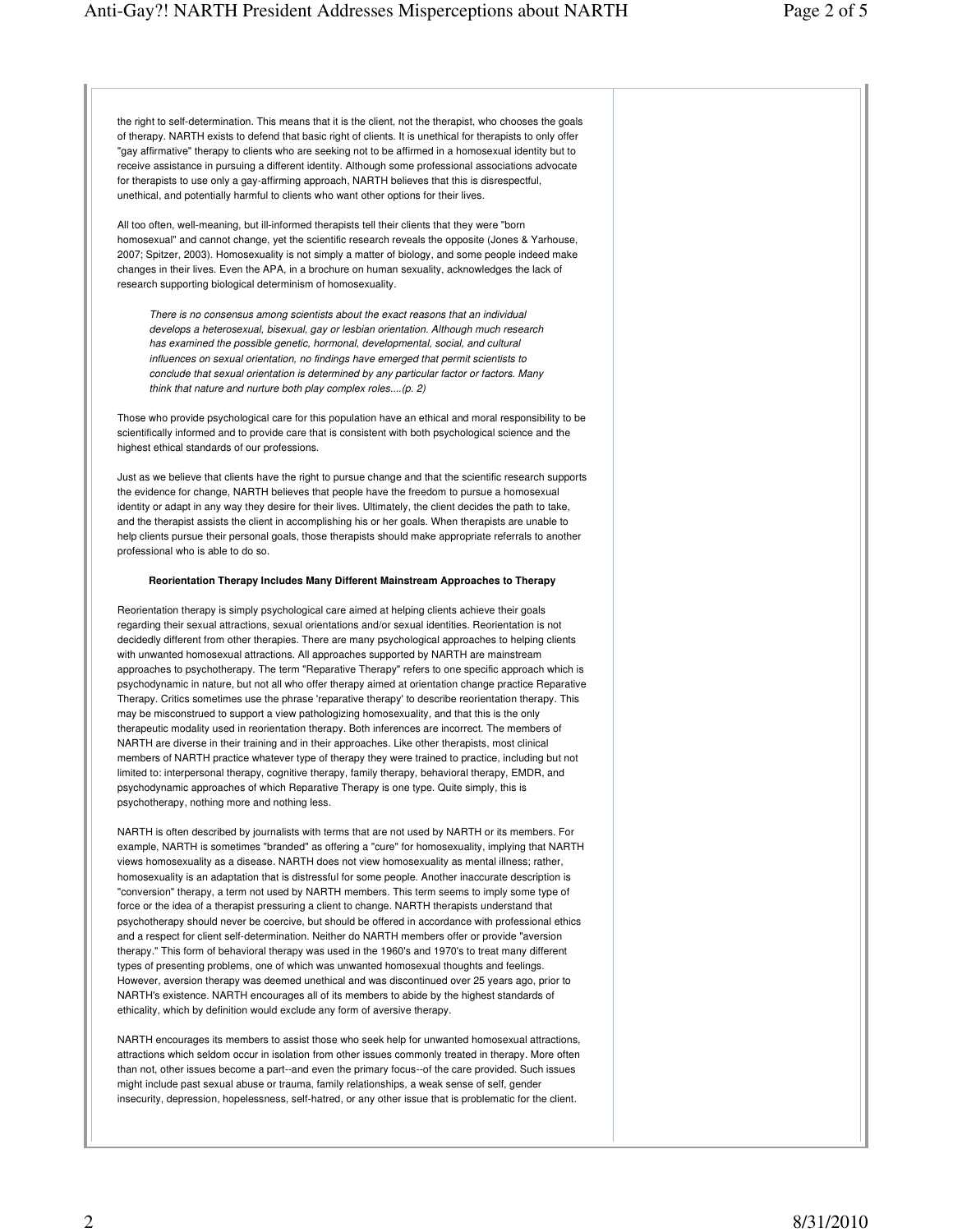Many NARTH therapists report that once these other issues are addressed, issues regarding sexual attractions, identity, and orientation are easier to resolve.

#### **While Success Rates are Similar to Some other Issues, Therapy for Unwanted Homosexuality Seems to be held to a Higher Standard**

While studies on therapy for unwanted homosexual attractions seem to yield varying success rates, ranging from 30%-70%, these rates seem to be no different than success rates for many other therapeutic issues.<sup>1</sup> For example, one study on outcomes in ministry settings (Jones and Yarhouse, 2007) revealed success rates that were comparable to a similar study on the treatment for depression. There is no question that depression should be treated, even though neither therapy, nor medication, nor a combination of both, yield success rates of 100%. Another example is that of personality disorders. It is commonly accepted within the therapeutic profession that personality disorders do not fully resolve, regardless of the therapeutic modality offered. While some forms of therapy appear more effective than others in treating personality disorders, it is clear that clients who are diagnosed with such disorders will continue beyond therapy to struggle with some issues related to their diagnosis. Yet, despite the fact that the condition is not completely alleviated through therapy, we do not hear of attempts to stop therapists from offering treatment for personality disorders.<sup>2</sup>

Similarly, in the field of addictions, where there is debate over both etiology and treatment, we find varying success rates, but we do not see any model of treatment to be successful 100% of the time. In fact, there is a high recidivism rate in the addictions field, yet the work continues undisputed. In addition, those who successfully receive treatment for substance abuse, eating disorders, and other behavioral addictions continue to describe themselves as addicts long after their therapy ends, and some will claim that label for the rest of their lives, even after the initial presenting problem is resolved. In many ways, reorientation therapy is quite similar to therapy for other issues. Yet, it seems clear that therapy for unwanted homosexuality is held to a standard higher than therapy for any other issue, a standard unattainable in the mental health field.

### **Therapeutic Attempts to Change Sexual Orientation are not found to be Harmful**

Although the media and even some professionals have reported otherwise, the APA Task Force recently reported that the research on whether or not change attempts are harmful is inconclusive.<sup>3</sup> Although the six-member Task Force was made up only of people who are against orientation change efforts, they admitted that there is not enough evidence to say that it is harmful. They state, "There are no scientifically rigorous studies of recent SOCE that would enable us to make a definitive statement about whether recent SOCE is safe or harmful and for whom" (p. 83). Yet, they say, despite the fact that there is no conclusive evidence of harm, that therapists should only offer affirmative therapy because some clients report having been harmed. It might be important to note, since they are basing their recommendation on client reports, that many clients have also reported being helped. This, however, is not mentioned in the report. In fact, they did not include individual case studies in their review.

Although the APA Task Force reported that their review of the possibility for harm was inconclusive, there are in fact research studies which conclude that this type of therapy is not harmful. For example, the Spitzer (2003) study found no harm, the Jones and Yarhouse (2007) study on ministry groups found no harm, and the Karten (2010) study found no harm.

With regard to individual reports of harm, it is important to understand the field of therapy. Participating in any form of therapy may be stressful as clients begin to address and deal with the issues of concern to them. In other words, whether clients are seeking treatment for depression, anxiety, marital issues, family issues, addictions, etc., there is a chance that some clients will feel worse before they feel better. Therapy often assists clients in looking at issues more closely and directly facing the problems in their lives in order to move forward. It is a commonly accepted fact that entering therapy and addressing concerns, whatever those concerns may be, might at first be uncomfortable. Therapy for unwanted homosexual attractions is no different. Some clients report encountering stress as they pursue their goals, yet many clients also report that the stress was well worth the outcome, just as clients addressing any other issue report that the hard work of therapy is well worth the results. Psychological care for those distressed by unwanted homosexuality (when practiced by an ethical therapist) has not been shown to pose any greater risk for harm than therapy for any other issue.

On the note of harm, it interesting that it is considered acceptable within the mental health field to assist a five year old boy in identifying as a girl or to administer hormone treatment to a ten or twelve year old child to physically change the child's biological sex,<sup>4</sup> but offering talk therapy to an adult who would rather not be homosexual is thought to be harmful. Researchers admit that homosexuality is not biologically based; whereas, we know that gender is biologically based. How is it ethical to help a child change his or her biologically-based gender, but yet questionable to help an adult deal with an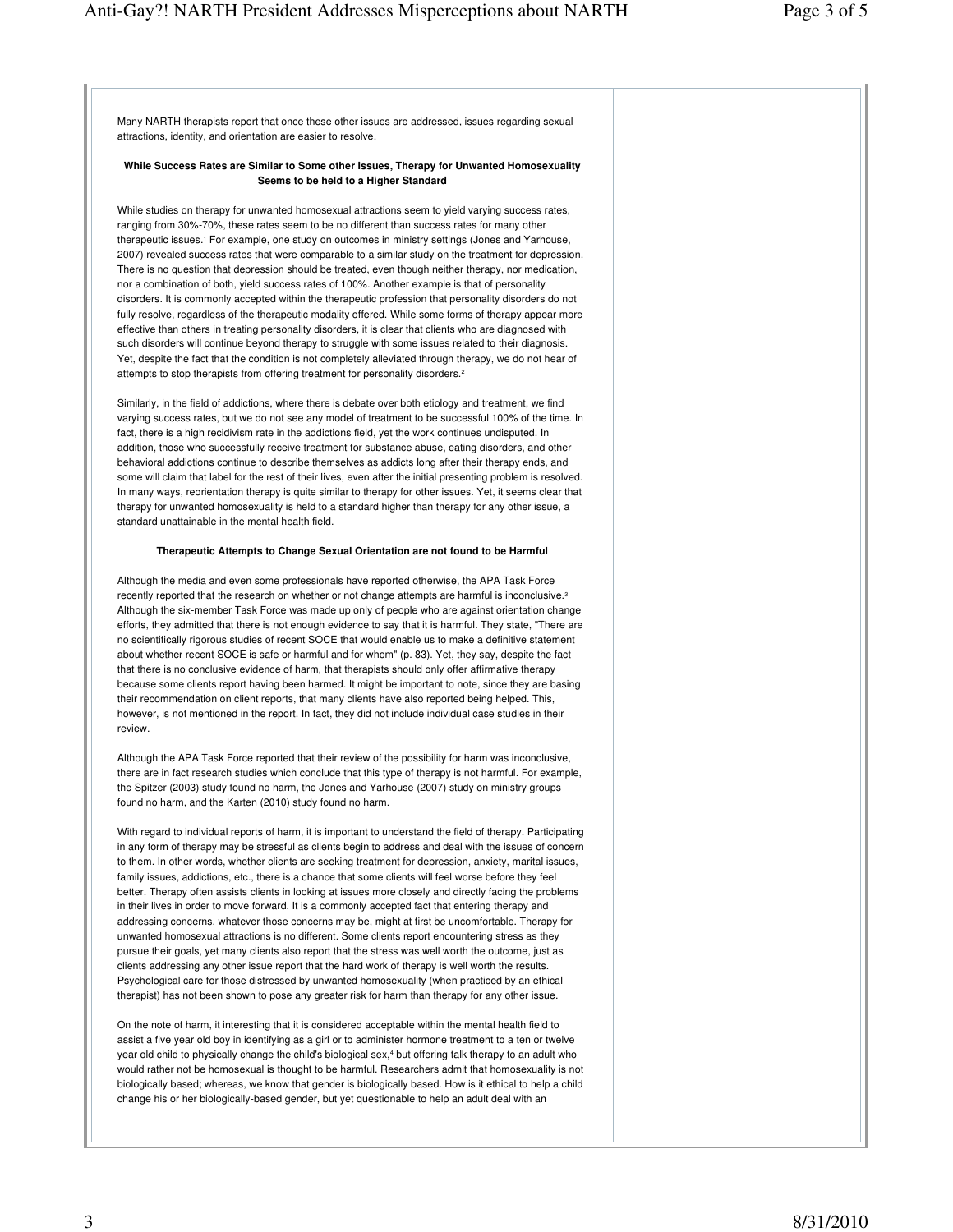unwanted sexual orientation? Perhaps the accusations of harm have more to do with worldview than with science.

## **NARTH is Neither Right-Winged, nor is NARTH a Religious Organization**

Although the critics often describe NARTH as a right-wing, religious organization, NARTH is neither right-wing, nor religious. Rather, NARTH is a scientific, secular organization. The membership of NARTH is very diverse, as is the governing board, including people of many different faith traditions and people of no faith tradition. While NARTH members vary in their religious viewpoints, the commonality among its members is their commitment to defend the scientific research, despite the trend in our culture of promoting the message that people are born homosexual and cannot change. Some activists for gay causes believe that if the message that people can change is made known, it might lead to further discrimination. We believe that there are better ways of addressing discrimination than suppressing the message that change is possible. Suppressing this message only harms individuals who want other options for their lives. NARTH respects these individuals and upholds their rights to have accurate information.

### Footnotes

(1) It is important to address the notion of change and success rates. Like other challenges, success is defined along a continuum ranging from a change in behavior to the reduction or even the elimination of unwanted homosexual attractions as well as changes in sexual orientation and sexual identity. Change might also include improved sense of self or an increase in security, a decrease in depression or hopelessness, as well as improvements in many other areas. What is clear is that outcomes are very consistent with the good research, from which only one conclusion can be reached: homosexuality is not invariably fixed in all people. Some people can and do change. And this change occurs not just in terms of identity but in core features of sexual orientation such as fantasy and arousal. The Spitzer Study, Hershberger's analysis of the Spitzer study, and the Karten study provide scientific support that change indeed does occur for some people.

(2) Although the examples given here are of depression and personality disorders, conditions generally believed to be undesirable, it is understood that homosexuality is a condition that is considered undesirable by some clients, but not by all clients. The comparison is not intended to imply similarities between homosexuality and depression or personality disorders other than with regard to some outcome implications.

(3) Activists within some professional associations have attempted to persuade their associations to declare reorientation unethical, falsely claiming that this type of therapy is harmful. These claims of harm are not in any way grounded in research, but instead appear politically motivated and reflect a lack of familiarity with the research, which has been declared by the APA to be inconclusive.

(4) See http://www.boston.com/bostonglobe/ideas/articles/2008/03/30/qa\_with\_norman\_spack/

## References

American Psychological Association. (2008). Answers to your questions: For a better understanding of sexual orientation and homosexuality. Washington, DC: Author. [Retrieved from www.apa.org/topics/sorientation.pdf.]

Hershberger, S. L. (2003). Guttman scalability confirms the effectiveness of reparative therapy. Archives of Sexual Behavior, 32, 440-441.

Jones, S.L., & Yarhouse, M.A. (2007). Ex-gays: A longitudinal study of religious mediated change in sexual orientation. Dowers Grove, IL: InterVarsity Press.

Karten, E. Y., & Wade, J. C. (2010). Sexual orientation change efforts in men: A client perspective. The Journal of Men's Studies, 18, 84-102.

Spitzer, R. L. (2003). "Can some gay men and lesbians change their sexual orientation? 200 participants reporting a change from homosexual to heterosexual orientation," Archives of Sexual Behavior, 32, 5, October, p. 403-417.

Updated: 10 June 2010